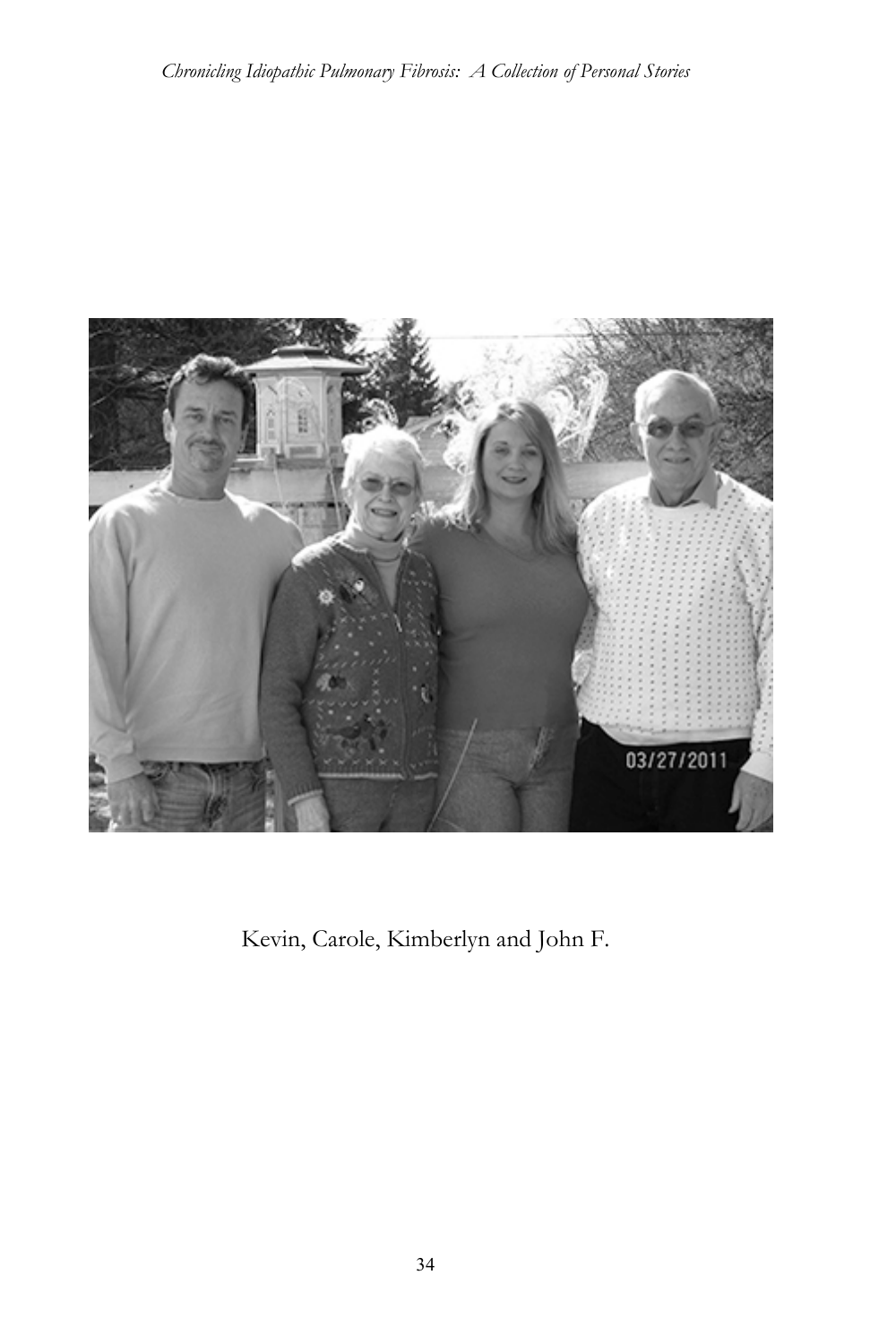## *Chapter 9*

## **My Personal Thoughts About IPF**

by John F.

When I was first asked about my thoughts on idiopathic pulmonary fibrosis (IPF), I thought it would be an easy task. Then to sit down and put it on paper is another thing.

I was first sent to a pulmonologist about four years ago to ascertain why I was coughing and spitting a lot. Doing cardio exercise five days a week was becoming a challenge. I spent more time doubled over coughing and spitting in my handkerchief, especially in the summer time. I personally thought it was an allergic reaction to some plants or airborne dust particles. The bad time was from April to November. Imagine my surprise when the allergist came back from the scratch tests and said I was not allergic to anything.

The Ohio doctor I was visiting at the time talked about asthma. My grandfather had asthma and lung problems from smoking. Me? I quit smoking over 30 years before, and it was never more than a pack a day.

When I was referred to Dr. F, I didn't know what to expect. I had heard about asthma and chronic obstructive pulmonary disease (COPD), but nothing about IPF. Casual research did not reveal much. Google gave little hope for recovery and reported a typical life expectancy of about three to five years.

Making regular visits to U-M with various tests and the six-minute walk was fun and challenging. As I told the doctor, "If it can help others down the line, it is all worthwhile."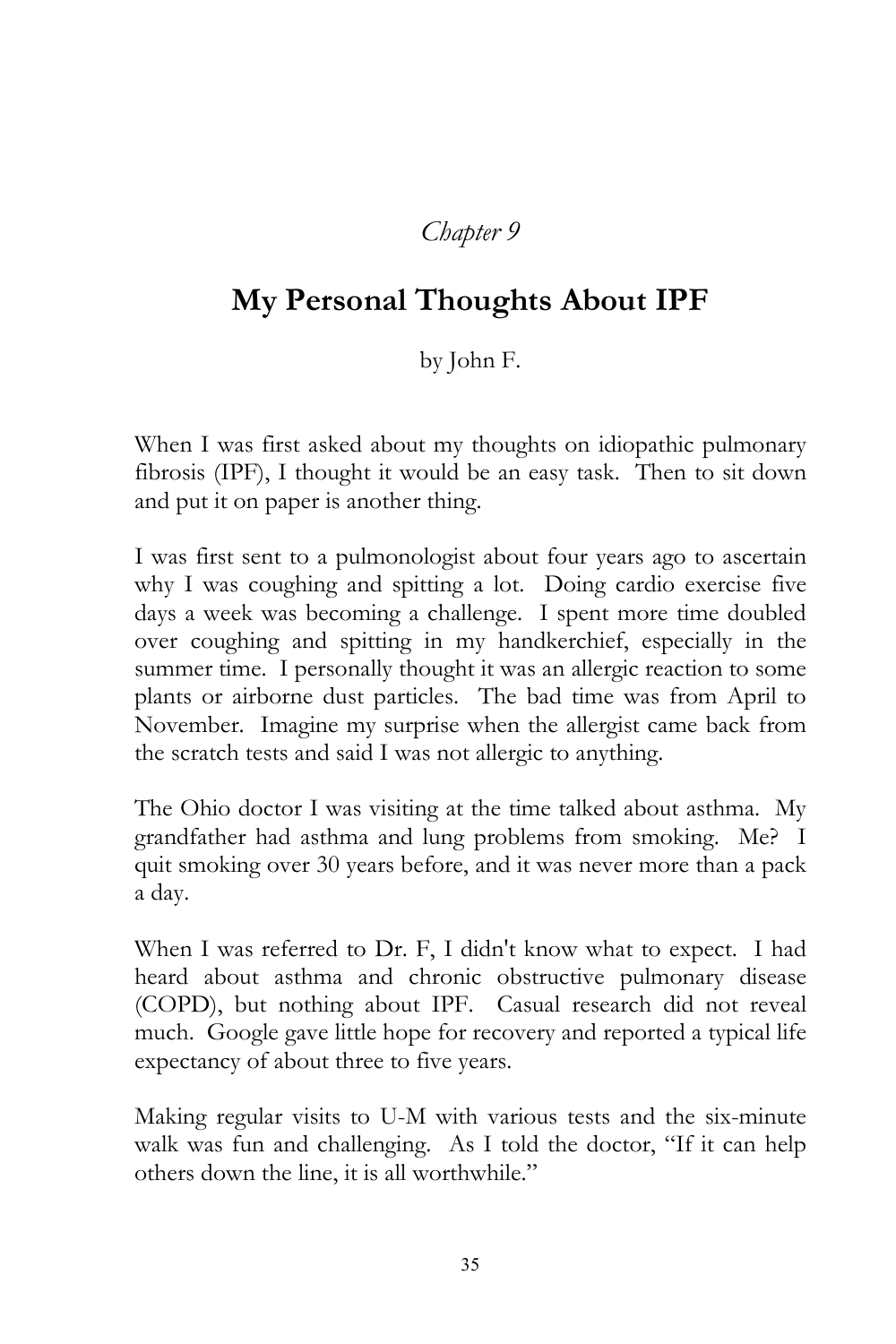Meeting with people at the support groups has been helpful in finding that the problems that occur in everyday life are not unique to me. I just hope and pray the new information will aid in the faster diagnosis and treatment of folks with IPF. It is not fun to have shortness of breath and a dizzy feeling.

At this point I seem to be holding my own. Another family illness has caused a change in my exercise pattern. Now it is cardio exercise two times a week and a mall walk three times a week. A current cold has found me a little more short of breath. It seems that the use of a CPAP makes for a better night's sleep and a more productive day.

At this time I am able to walk up a flight of stairs backward with little effort. However, over the past six to eight months my walking speed has slowed down. A current cold has taken its toll with coughing. I am suffering from gastroesophageal reflux disease (GERD) and a skin rash. I don't know if these are a result of the IPF disease. I don't expect to need supplemental oxygen in the near future.

Thank you for your time and interest.